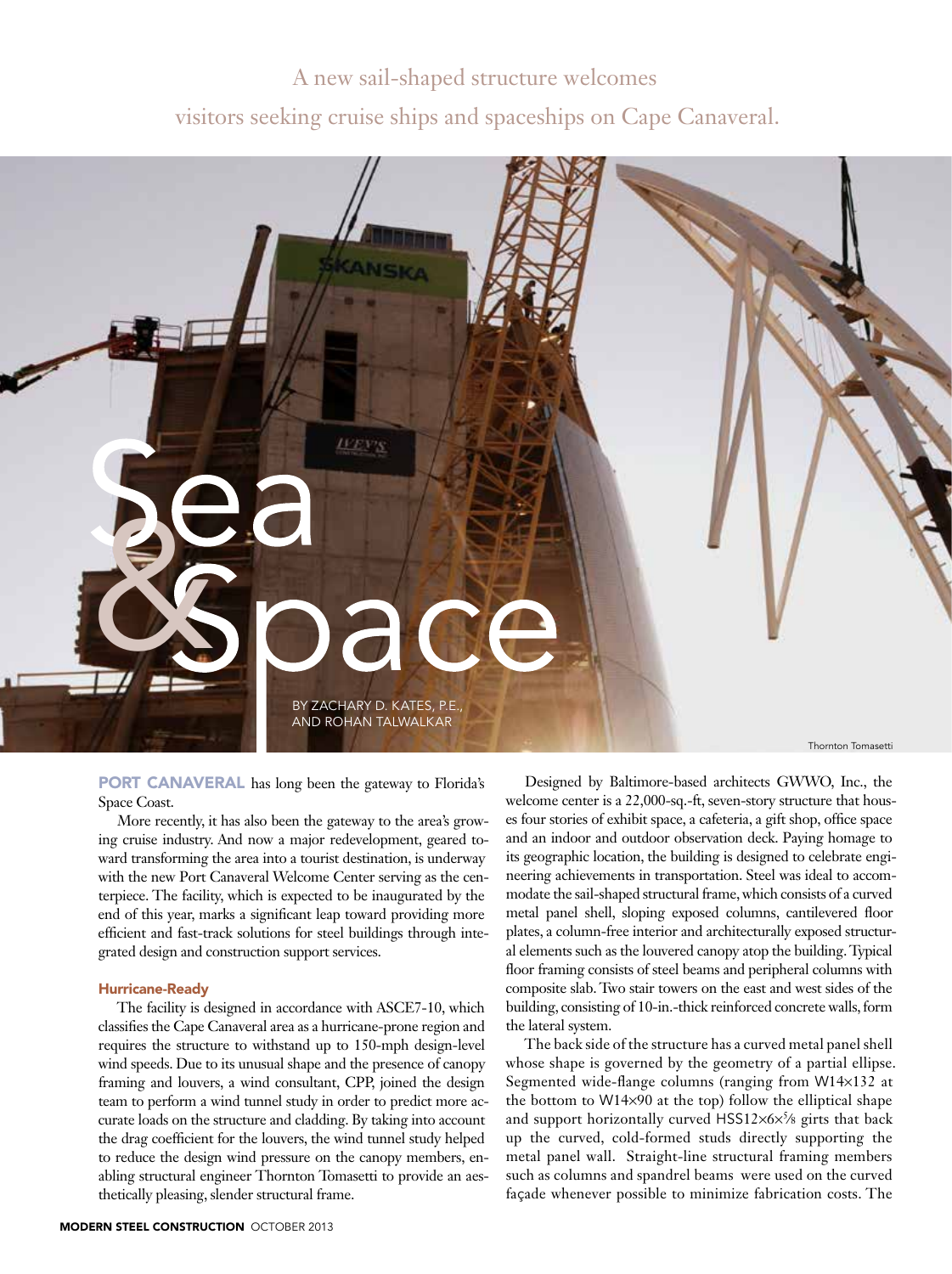



- ➤The "crown" canopy of the facility, installed...
- ➤ ...being hoisted...
- ➤ ...and on the ground.
- ➤ Paying homage to its geographic location, the building is designed to celebrate engineering achievements in transportation, evoking both a rocket and sail.





straight members were W16×31 and W21×44, and the other half of the horizontal beams in this curved wall were rolled W18×71 and W21×68 members, with a rolled MC12×50 welded to the top flange. The elliptical geometry was established using curved plate at the edge of slab locations and horizontally curved HSS girts.

Two exposed HSS columns support the entire front side of the structure and extend above the roof to support the canopy struts. To maintain the slender profile desired by the architects and sup-

port the structural loads, 16-in.-diameter HSS was specified. Each floor plate cantilevers up to 16 ft beyond these exposed columns.

An exposed steel canopy towering approximately 70 ft above the roof level is the structure's most prominent feature. Arced HSS20×12×<sup>5</sup>/<sub>8</sub>, profiled to a three-point curve, extend from the top of the curved metal panel wall and gracefully join together at the apex, and the steel canopy is in-filled with airfoil-shaped aluminum louvers. Structural steel for the project totals 265 tons, of which 36 tons is architecturally exposed structural steel (AESS).

Zachary Kates (zkates@thorntontomasetti.com) is a vice president and Rohan Talwalkar (rtalwalkar@thorntontomasetti.com) is an engineer, both with Thornton Tomasetti, Inc.'s Washington, D.C., office.



october 2013MODERN STEEL CONSTRUCTION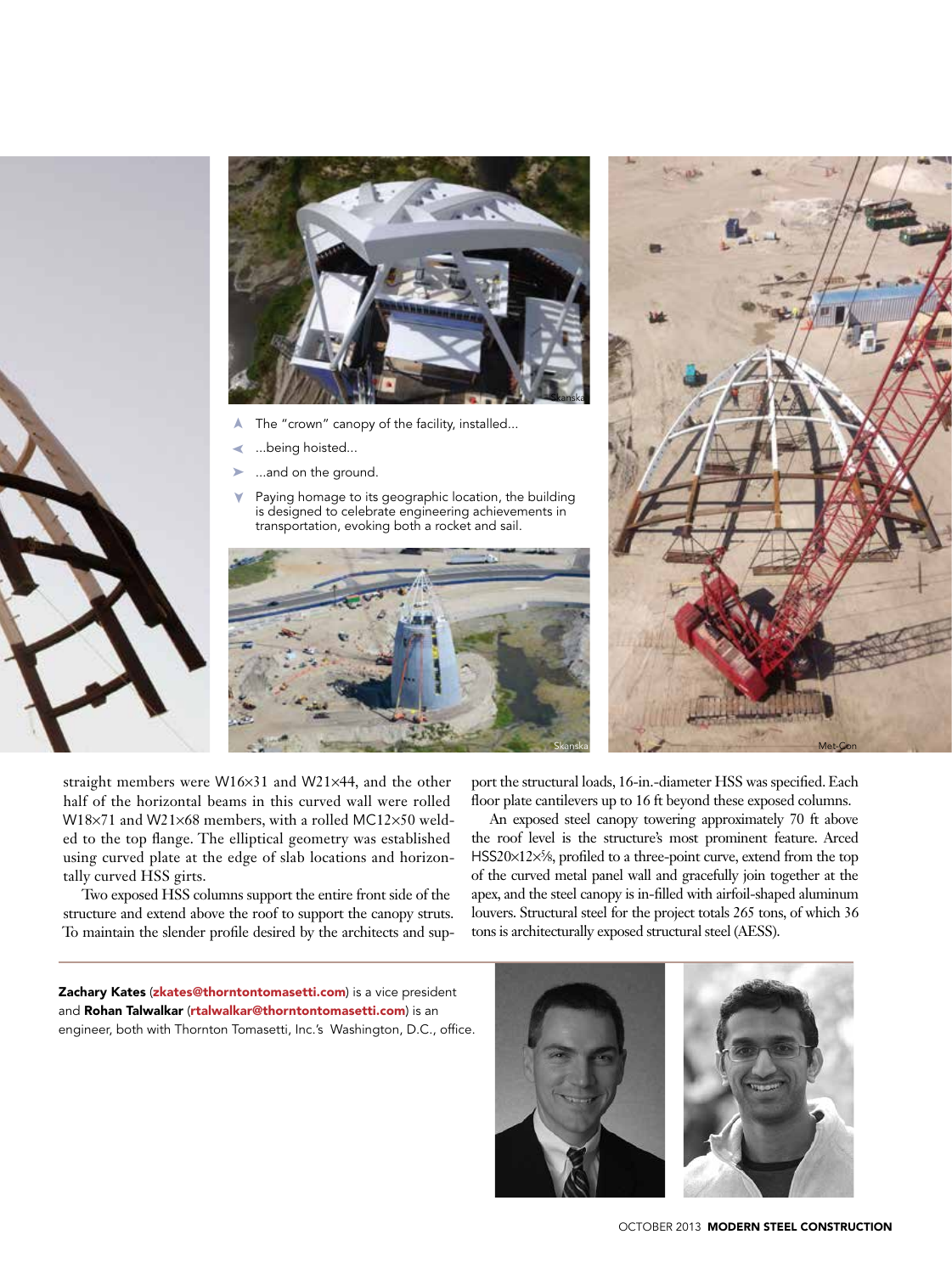

- ➤ Wide-flange columns supporting wind girts.
- The canopy weighs 38 tons. ➤
- The facility, nearly completed here, is scheduled to be inaugurated by year's end. ➤



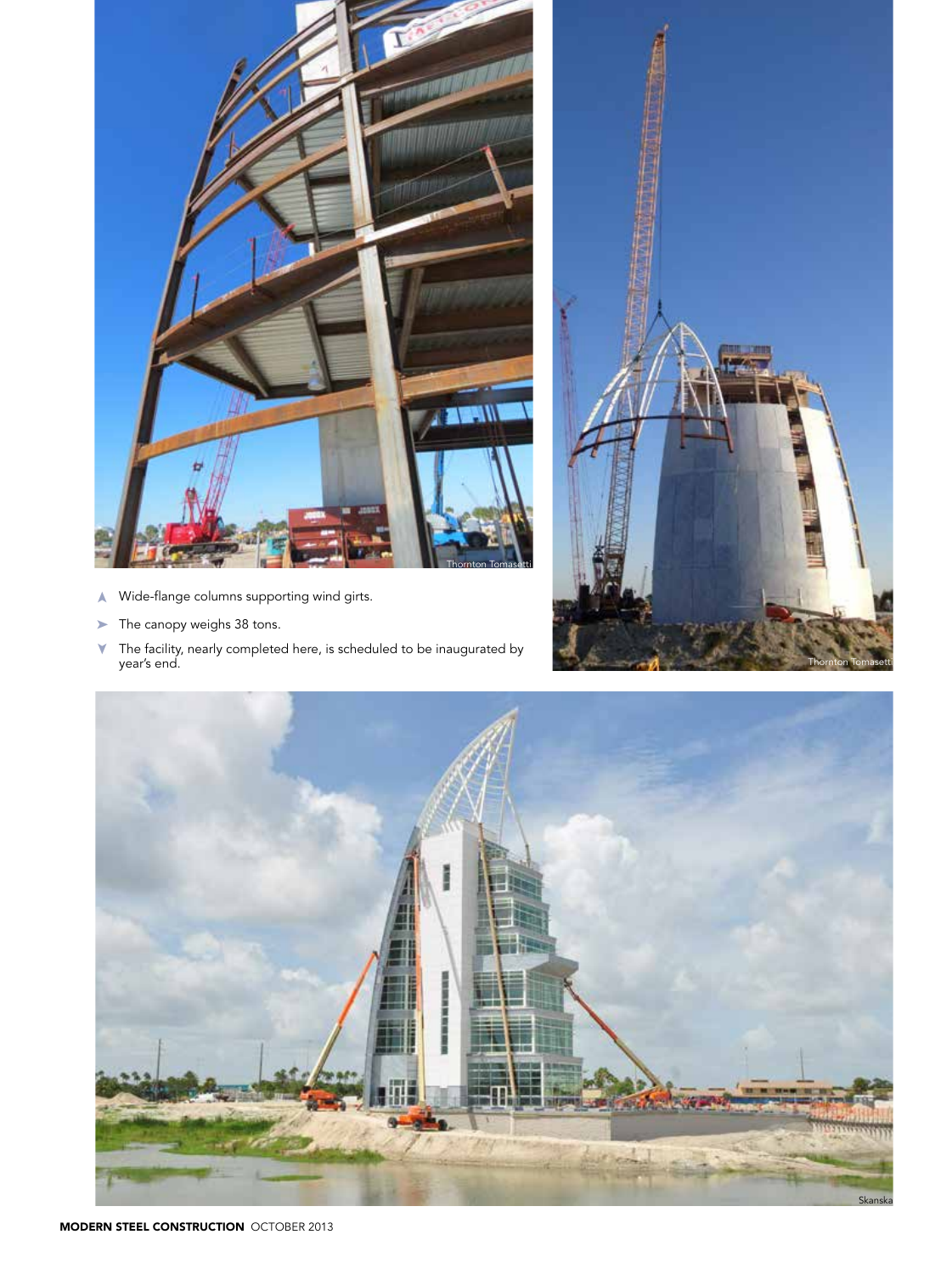

# Compressing Time

Skanska USA was brought on board as construction manager during the design phase and quickly identified steel as a critical path item in terms of schedule. With a goal of compressing the steel timeline, Thornton Tomasetti proposed to provide steel detailing and connection design services for the project. As part of the proposal, Thornton Tomasetti would issue a fully connected Tekla model concurrent with the structural construction documents to be used in the competitive bid process. The Canaveral Port Authority (CPA) recognized the potential benefits and accepted the proposal, and the detailing work began roughly one month prior to the completion of the construction documents.

With Thornton Tomasetti performing detailing in addition to engineering, they were able to provide a concept design for numerous key connections to GWWO for their input, which would then be incorporated in the design. The connection at the apex of the canopy and connections at the canopy struts were refined by such collaborations between the designers and architects using the Tekla renderings. This was especially helpful for the AESS members as aesthetic value was the chief aspect that needed to be considered in their design and detailing. Architectural components such as stainless steel handrails were coordinated into the steel detailing model early, preventing changes during construction.

The access to design information streamlined the detailing process, and the complex shell and canopy geometry, already defined in the structural REVIT model, was used as the basis for the steel detailing model. The connection designers communicated directly with the structural designers to resolve issues that would have slowed a conventional shop drawing process, and the actual number of steel-related RFIs barely surpassed single digits.

### ▲ Steel, in transit.

The facility uses 265 tons of structural steel in all. ➤



october 2013MODERN STEEL CONSTRUCTION